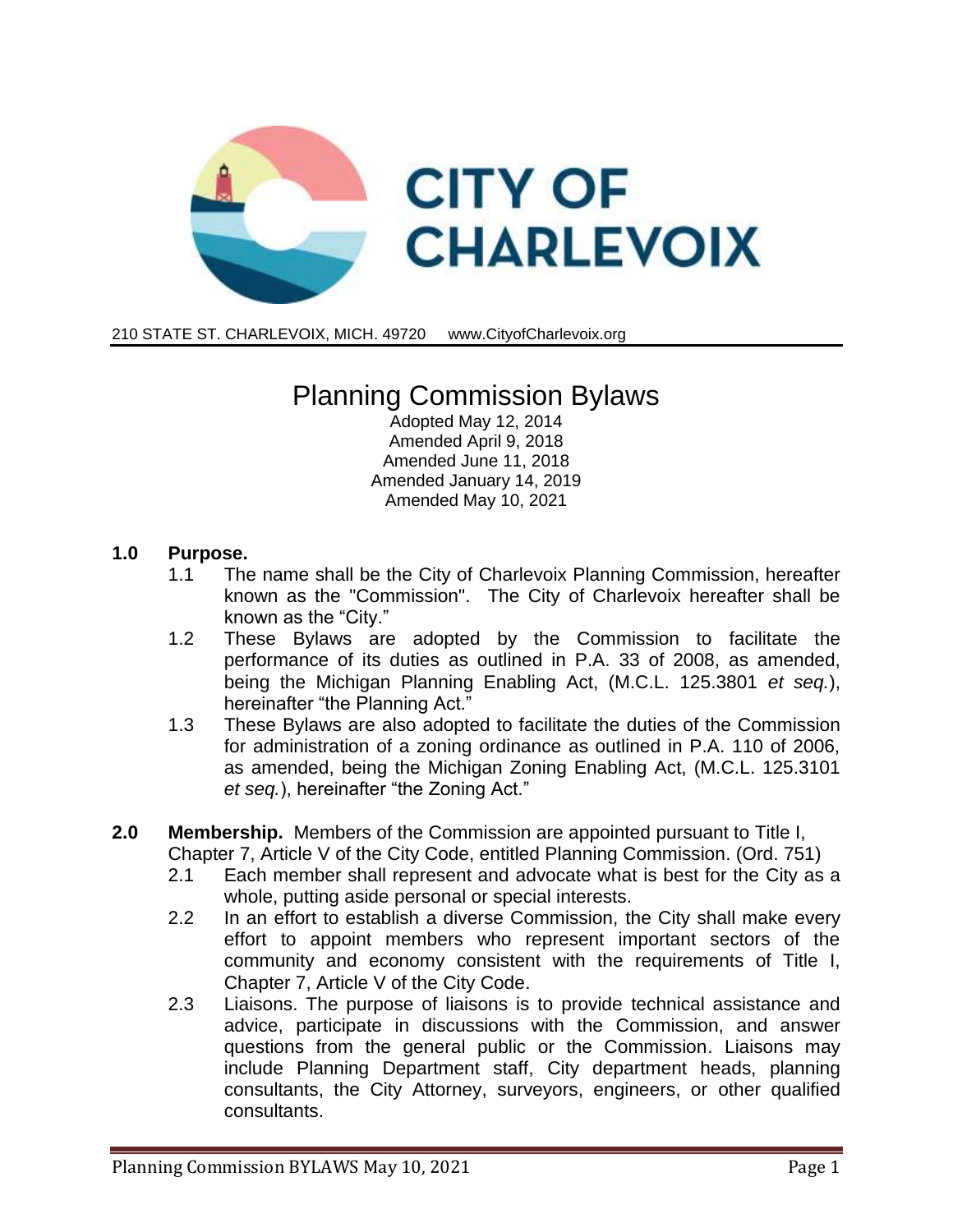- 2.4 Attendance. A Commission member's absence from three consecutive regularly scheduled meetings shall be considered nonfeasance in office. Nonfeasance in office shall be grounds for the City Council to remove a member from the Commission for nonperformance of duty, or misconduct, after holding a public hearing on the matter. The Commission secretary, or acting secretary in the absence of the elected secretary, shall keep attendance records and shall notify the City Council whenever any member of the Commission is absent from three consecutive regularly scheduled meetings, so the City Council can consider further action allowed under law or excuse the absences.
- 2.5 Each member shall have completed, at a minimum, basic planning commissioner training such as that offered by Michigan Association of Planning, Michigan Municipal League, or Michigan State University Extension during the member's first full term of office. The "Citizen Planner" program, offered as continuing education through Michigan State University and MSU Extension is recommended but not required. Members shall then be encouraged to attend training in planning and zoning related topics as authorized by the City Council in the adopted budget. Once a member has completed an education or training session they shall report the training to the designated staff member to be kept on official record.
- 2.6 Conflict of Interest
	- (a) Each member of the Commission shall avoid conflicts of interest and/or incompatibility of office. As used here, a conflict of interest shall at a minimum include, but not necessarily be limited to, the following:
		- (1) Issuing, deliberating on, voting on, or reviewing a case concerning the member, on land owned by the member, or if the case involves land adjacent to the members property.
		- (2) Issuing, deliberating on, voting on, or reviewing a case involving a corporation, company, partnership, or any other entity in which he or she is a part owner, or any other relationship where he or she may stand to have a financial gain or loss.
		- (4) Issuing, deliberating on, voting on, or reviewing a case which is an action which results in a pecuniary benefit to the commissioner, or a friend or family member of the commissioner.
		- (5) Issuing, deliberating on, voting on, or reviewing a case concerning his or her spouse, children, stepchildren, grandchildren, parents, brothers, sisters, grandparents, parents in-law, grandparents in-law, or members of his or her household.
		- (6) Issuing, deliberating on, voting on, or reviewing a case where his or her employee or employer is an applicant or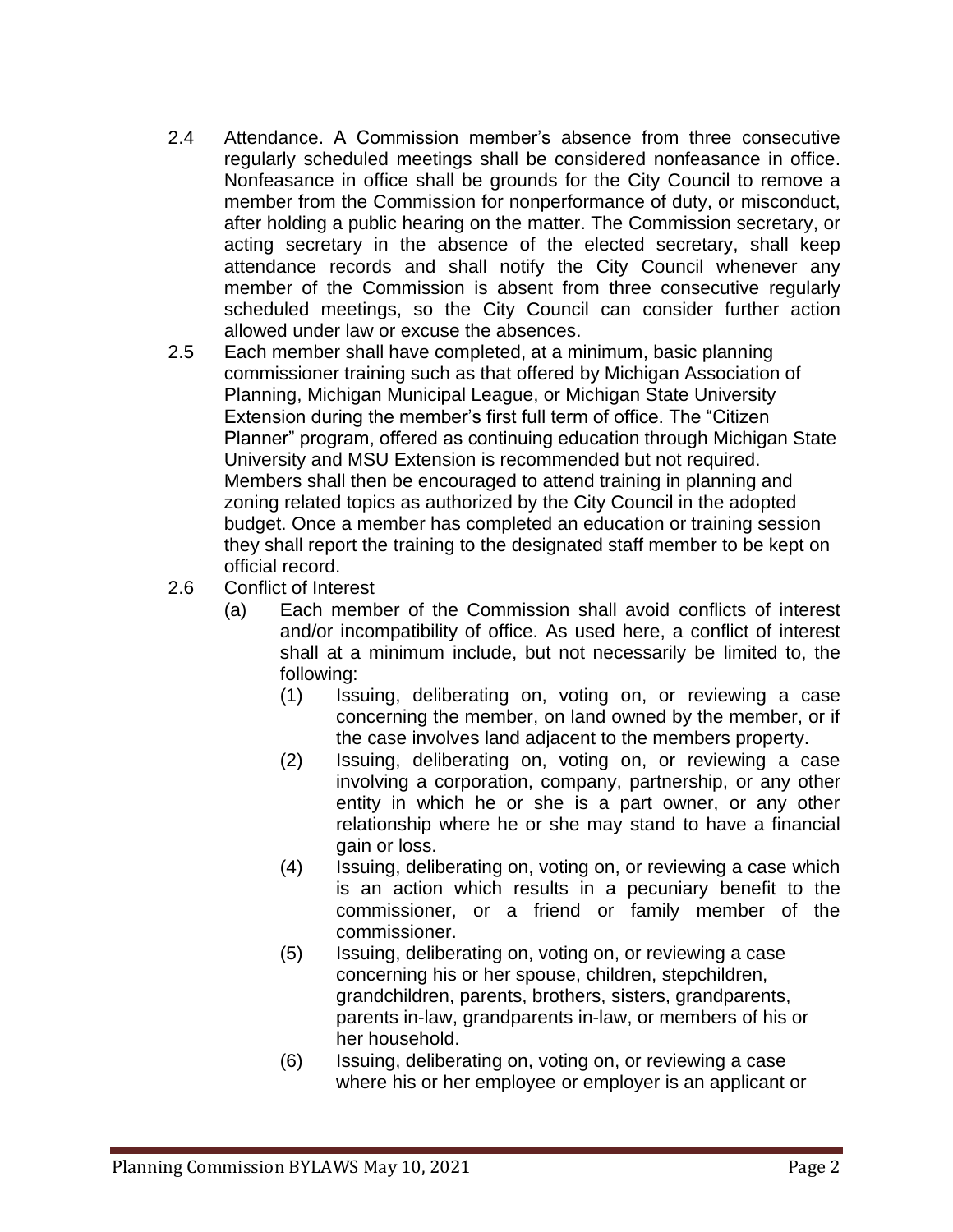agent for an applicant, or has a direct interest in the outcome.

- b.) If a question exists whether the circumstances actually present a conflict of interest, the Planning Commission member or zoning staff shall make a reasonable attempt to contact the city attorney prior to the Planning Commission meeting at which the matter that may give rise to the conflict of interest will be considered to obtain a legal opinion concerning whether a conflict of interest legally exists. If the Planning Commission member or zoning staff is not able to obtain a legal opinion from the city attorney then the Planning Commission may, by majority vote of the members present, adjourn the case to a specific time, date, and place in order to obtain a written opinion from the city attorney.
- c.) When a conflict of interest exists, the member of the Commission, or committee, shall do all of the following immediately, upon first knowledge of the case and determining that a conflict exists:
	- (1) declare a conflict exists at the next meeting of the Commission or committee:
	- (2) cease to participate at the Commission or committee meetings, or in any other manner, or represent one's self before the Commission, its staff, or others, and
	- (3) during deliberation of the agenda item before the Commission or committee, remove one's self from the front table where members of the Commission sit, until that agenda item is concluded.
- 2.7 Incompatibility of Office. If a member of the Commission is appointed to another office, which is an incompatible office with his or her membership on the Commission, then on the effective date of the appointment to the other office, that shall result in an automatic resignation from the Commission. If a member of another office is appointed to the Commission, which is an incompatible office with his or her membership in the other office, then on the effective date of the appointment to the Commission, that shall result in an automatic resignation from the other office.

### **3.0 Duties of all members.**

- 3.1 *Ex Parte* contact
	- a.) Members shall avoid *Ex Parte* contact about cases where an administrative decision is before the commission whenever possible.
	- b.) Despite one's best efforts it is sometimes not possible to avoid *Ex Parte* contact. When that happens, the member should take detailed notes on what was said and report to the Commission at a public meeting or hearing what was said, so that every member and other interested parties are made aware of what was said.
- 3.2 Site Inspections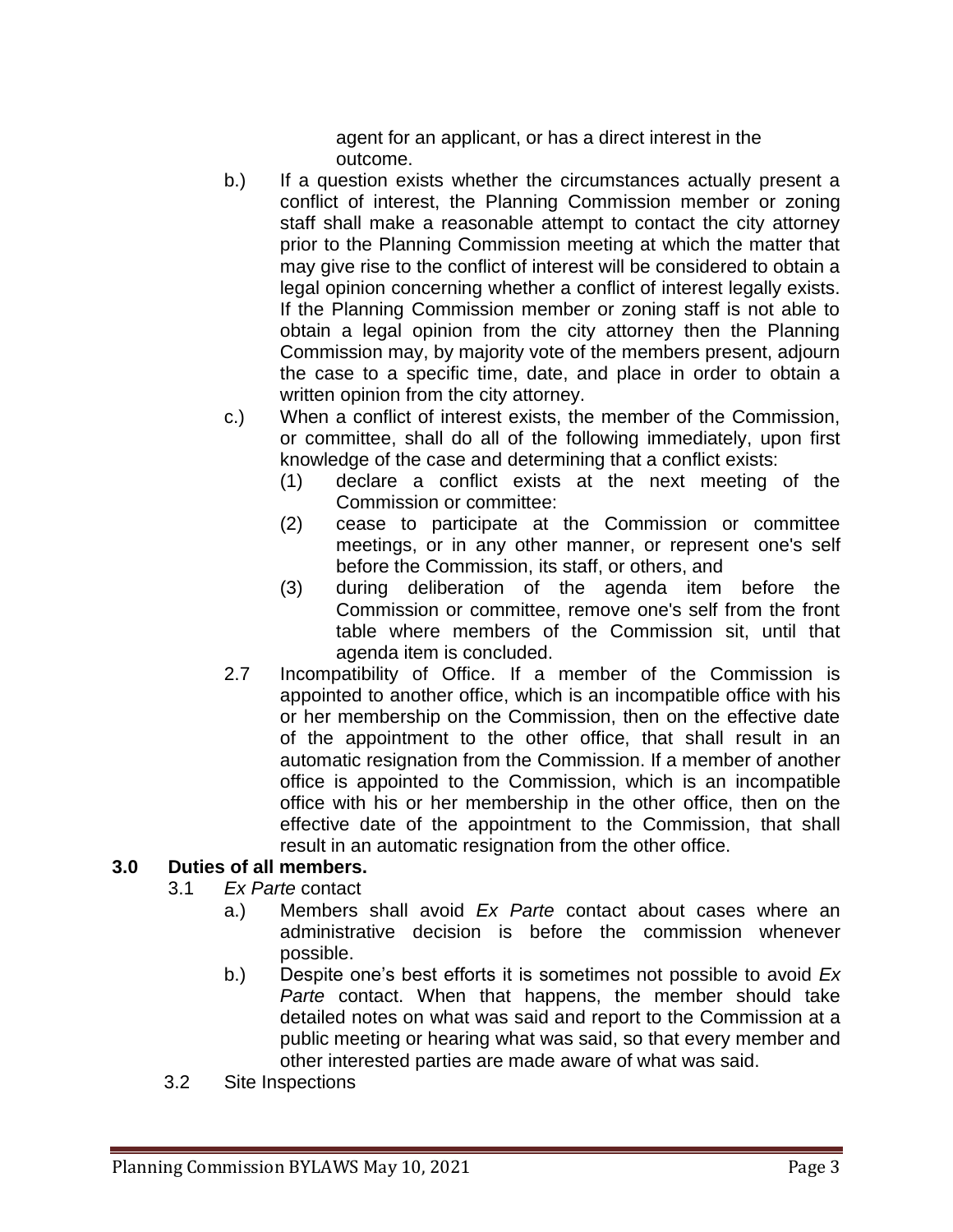- (a) Planning Commissioners are encouraged to do a site inspection prior to any public meetings or hearings where a decision may be made on a particular lot or parcel. Planning Commissions should visit the site by themselves and avoid contact with the applicants, property owners, and neighbors. If requested, members may visit the site with the Zoning Administrator or liaison.
- 3.3 Code of Conduct/Accepting gifts.
	- a.) Each Planning Commissioner shall abide by the City of Charlevoix Code of Ethics and Conflict of Interest Policy. Gifts shall not be accepted by a member of the Commission or liaisons.

#### **4.0 Officers**

- 4.1 Selection: At the first regular meeting of each calendar year, the Commission shall select from its membership a Chair, and Vice-Chair. All officers are eligible for reelection. In the event the office of the Chair becomes vacant, the Vice-Chair shall succeed to this office for the unexpired term and the Commission shall select a successor to the office of Vice-Chair for the unexpired term.
- 4.2 Tenure. The Chair and Vice-Chair shall take office at the first regular meeting of the calendar year following their selection and shall hold office for a term of one year or until their successors are selected and assume office.
- 4.3 Chair's Duties. The Chair retains his or her ability to discuss, make motions and vote on issues before the Commission. The Chair shall:
	- a.) Preside at all meetings with all powers under parliamentary procedure;
	- b.) Shall rule out of order any irrelevant remarks; remarks which are personal; remarks about another's race, religion, sex, physical condition, ethnic background, beliefs, or similar topics; profanity; or other remarks which are not about the topic before the Commission;
	- c.) Call special meetings if deemed necessary;
	- d.) Review with the staff, prior to a Commission meeting, the items to be on the agenda if he or she so chooses;
	- e.) Periodically meet with the Planning Director and/or other Planning Department staff to review Planning Department operation, procedures, and to monitor progress on various projects.
	- f.) Chair or perform a major role in the interview and selection process for a Planning Director;
	- g.) Act as the Commission's and Planning Department's chief spokesman and lobbyist to represent the Commission at local, regional, and state government levels.
	- h.) Represent the Commission before the City of Charlevoix; and
	- i.) Perform such other duties as may be ordered by the Commission.
- 4.4 Vice-Chair's Duties. The Vice-Chair shall:
	- a.) Act in the capacity of Chair, with all the powers and duties found in Section 4.3 of these Rules, in the Chair's absence;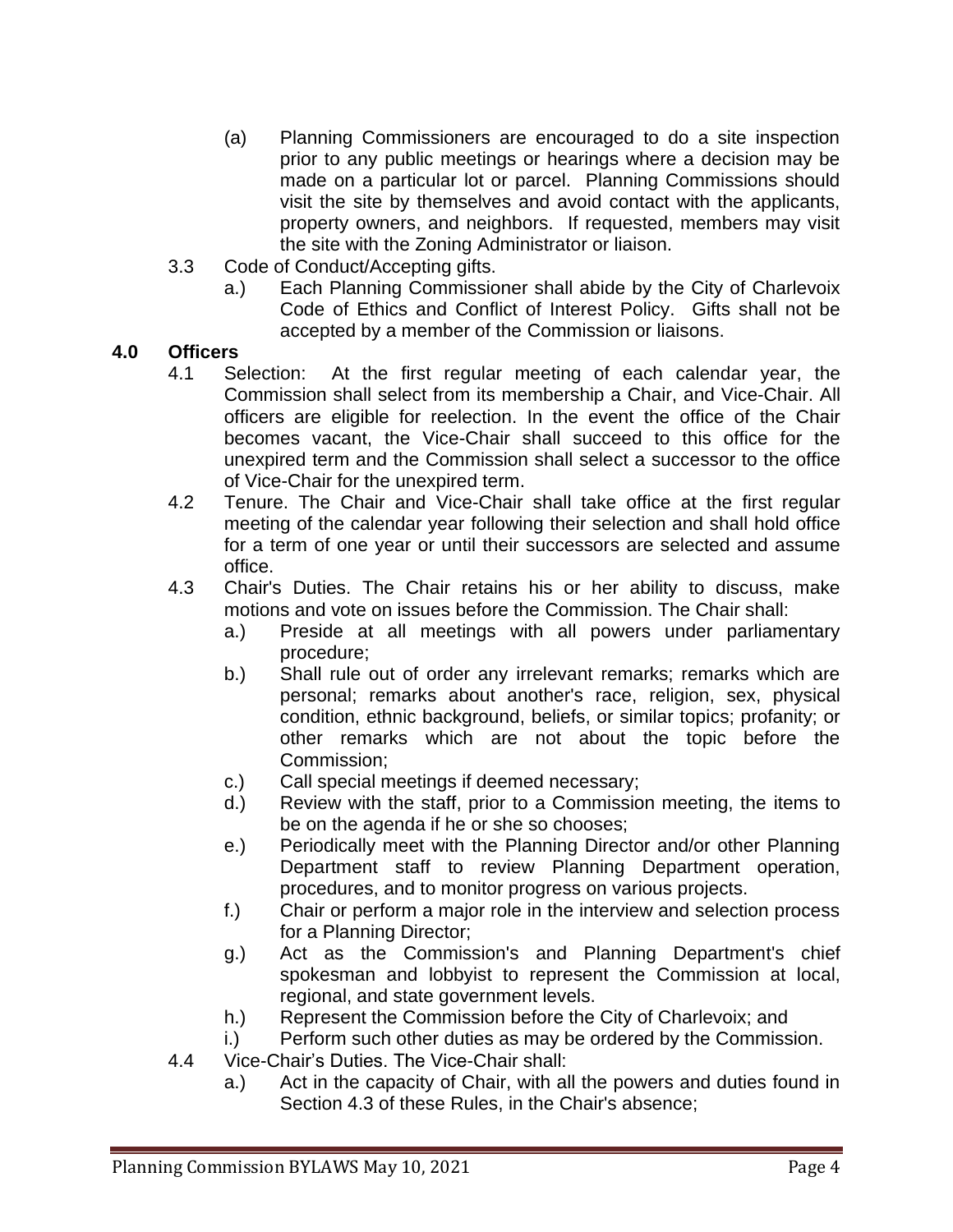- b.) Perform such other duties as may be ordered by the Commission.
- 4.5 Recording Secretary's Duties. The Recording Secretary shall be the City staff designated by the Planning Commission to properly notice meetings, record the audio, and compose draft minutes.

#### **5.0 Meetings**

- 5.1 Regular meetings. Meetings of the Commission will generally be held the second Monday of every month at 6 p.m. at 210 State Street. When the regular meeting day falls on a legal holiday, the Commission shall select a suitable alternate day in the same month. An annual notice or regularly scheduled Commission meetings shall comply with P.A. 267 of 1976, as amended, (being the Michigan Open Meeting Act M.C.L. 15.261 *et seq.*)
- 5.2 Special Meetings. Special meetings shall be called by the Chair, by any two members of the Commission, or by the Chair at the request of any non-member of the commission. Special meetings shall be properly notice in accordance with the Open Meetings Act.
- 5.3 Quorum. More than half the total number of seats for members of the Commission, regardless if vacancies exist or not, shall constitute a quorum for the transaction of business and the taking of official action for all matters before the Commission. Commissioners connected to a meeting remotely shall not be considered attendance for the purpose of establishing a quorum (City Council Resolution 2018-05-01). Whenever a quorum is not present at a regular or special meeting, those present shall adjourn the meeting to another day.
- 5.4 Motions.
	- a.) Motions shall be restated by the Chair before a vote is taken.
	- b.) Findings of Fact. All actions taken in an administrative capacity (including but not limited to, special use permits, subdivisions, zoning, site plan review, planned unit developments, review and submission on another municipality's proposed plan, review and submission on a capital improvement, review of township zoning) shall include each of the following parts.
		- (1) A finding of fact, listing what the Commission determines to be relevant facts in the case in order to eliminate misleading statements, hearsay, irrelevant, and untrue statements.
		- (2) Conclusions to list reasons based on the facts for the Commission's action, often directly related, or not, to a finding of compliance, or noncompliance, to standards.
		- (3) The Commission's action; recommendation or position, approval, approval with conditions, or disapproval.
- 5.5 Voting. Voting shall be by voice and shall be recorded as passing or failing. Roll call votes will be recorded only upon request by a member of the Commission and shall be recorded by "yes" or "no". Commissioners connected to a meeting remotely may vote and take any action as part of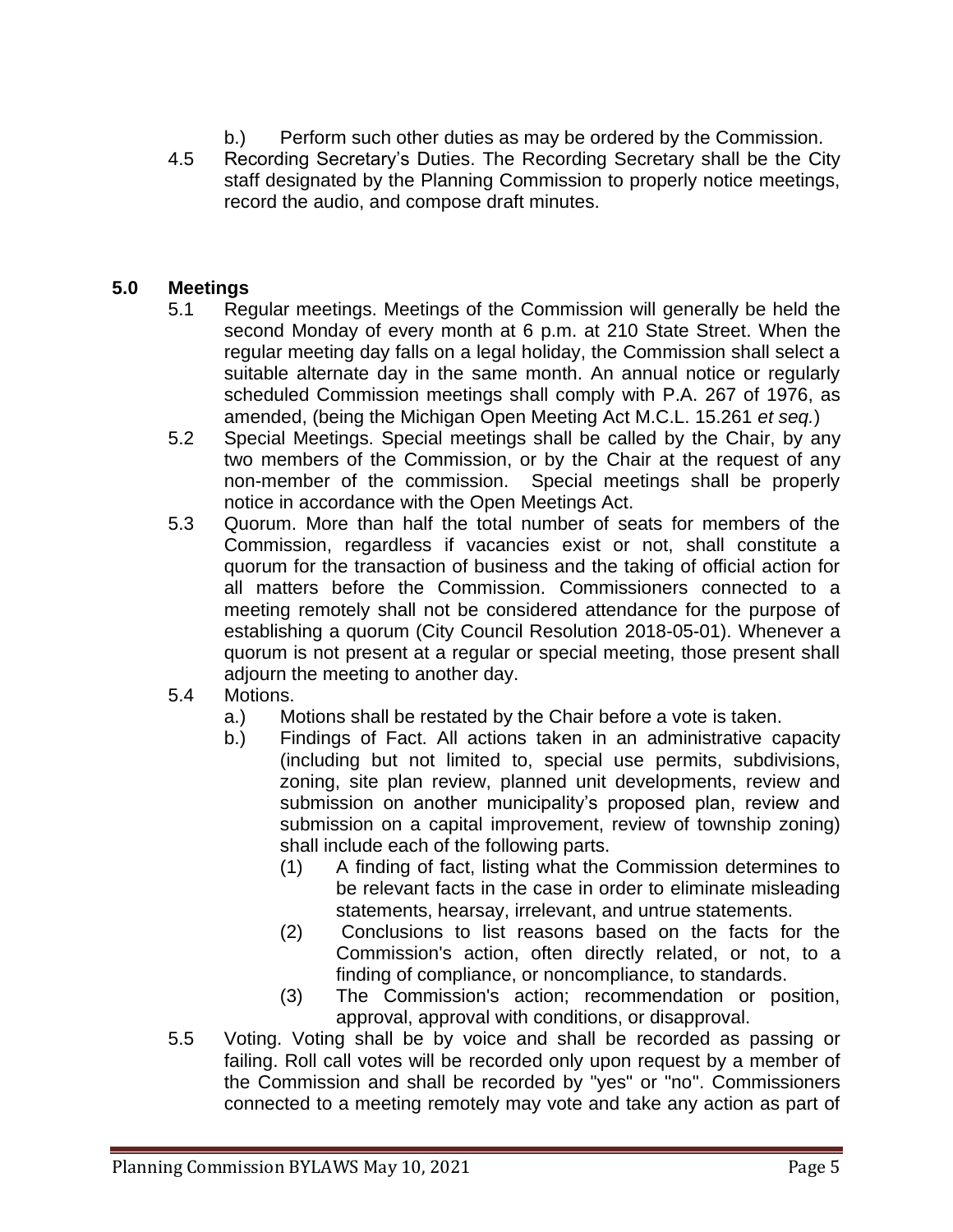the meeting as if the remote participant were attending the meeting in person (City Council Resolution 2018-05-01). Voting by proxy shall not occur. Except as provided herein, the affirmative vote of a majority of those present shall be necessary for the adoption of motions. The affirmative vote of a majority of the total number of seats for members of the Commission, regardless if vacancies or absences exist or not, shall be necessary for the adoption, or recommendation for adoption, of any plan or amendment to a plan.

- 5.6 Parliamentary Procedure. Parliamentary procedure in Commission meetings shall be informal. However, if required to keep order, Commission meetings shall then be governed by *Roberts Rules of Order Newly Revised,* (12th Edition, Hachette Book Group, New York, 2020 (ISBN 978-1-5417-9770-3)) for issues not specifically covered by these Bylaws. Where these Bylaws conflict, or are different than *Robert's Rules of Order*, then these Bylaws control.
- 5.7 Public Participation. All regular and special meetings, hearings, records, and accounts shall be open to the public.
	- a.) All public comments not specifically related to agenda items shall be provided at the beginning of the meeting in accordance with the agenda. Public comments on specific agenda items shall be called for at the appropriate time by the Chair.
	- b.) The Chair may limit the amount of time allowed for each person wishing to make public comment at a Commission meeting. The Chair may ask members of the audience to caucus with others sharing similar positions so they may select a single spokesperson. If a single spokesperson is selected, that individual shall be able to make public comment at the Commission meeting without time limit or an extended time limit.
- 5.8 Order of Business. Agenda. The Recording Secretary, or designee, shall prepare an Agenda for each meeting and the order of business shall be as follows:
	- a.) Call to order and Pledge of Allegiance.
	- b.) Roll call.
	- c.) Inquiry into potential conflicts of interest.
	- d.) Approval of agenda.
	- e.) Approval of the minutes.
	- f.) Call for public comment not related to agenda items.
	- g.) New business
	- h.) Old business
	- i.) Staff updates/Planning Commission general comments/Request for research items.
	- j.) Requests for future agenda items, research, or miscellaneous business.
	- k.) Adjournment.
- 5.9 Placement of Items on the Agenda.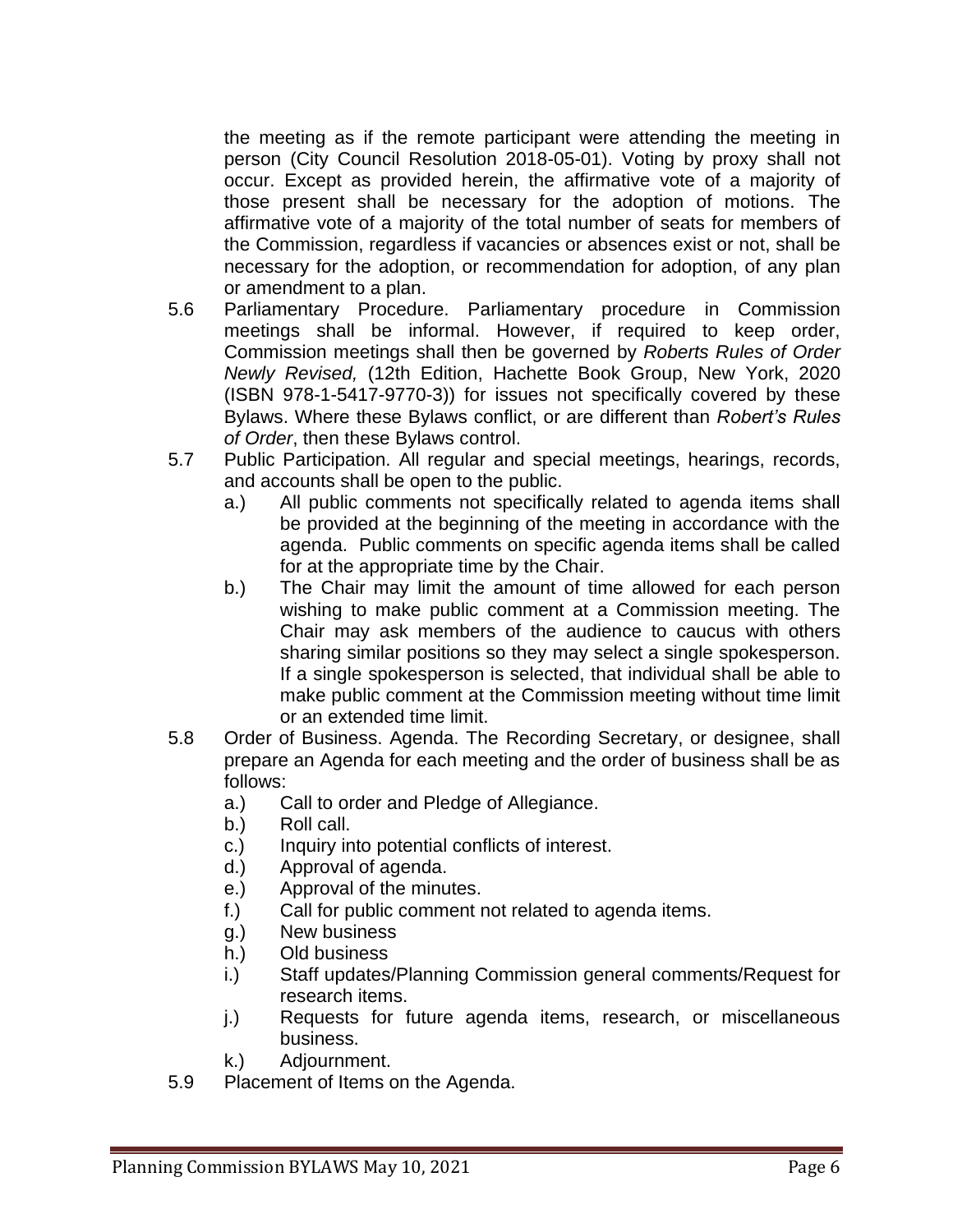- a.) The City Planning Director/Zoning Administrator or City Manager may place items on the agenda with approval from the Chair.
- b.) The Chair, Vice-Chair, any member of the Commission may request specific items be placed on the agenda.
- c.) Any member of the public may request items be placed on the agenda, with prior approval from the Planning Commission Chair.
- 5.10 Minutes and Record. The Commission Secretary shall keep, or cause to be kept, a record of Commission meetings, which shall at a minimum include an indication of the following:
	- a.) Copy of the meeting posting pursuant to P.A. 267 of 1976, as amended, (being the Michigan Open Meetings Act, M.C.L. 15.261 *et seq.*)
	- b.) Copy of the minutes, and all its attachments which shall include a summary of the meeting, in chronological sequence of occurrence.
- 5.11 Retention. Commission records shall be preserved and kept on file in accordance with the State of Michigan

### **6.0 Committees**

6.1 The Planning Commission may establish executive, ad-hoc, or citizen committees to assist the Commission in research, creation of neighborhood plans, to increase public involvement, or other specific purposes. Any committee established by the Commission may include not more than three Planning Commissioners. All committees are considered advisory and shall be required to follow the State of Michigan Open Meetings act.

### **7.0 Mileage and Per Diem**

7.1 If requested, mileage shall be paid to members of the Commission at rates established by the City of Charlevoix for attending Commission meetings and other authorized meetings and trips to represent the City of Charlevoix. City Council may establish a per diem rate for Commissioners. Commissioners may be reimbursed for travel expenses to attend training sessions or conferences with prior authorization from the City Planner/Zoning Administrator.

# **8.0 Hearings**

- 8.1 Plan Hearings. Before the adoption of any part of a plan, as defined in the Planning Act, or any amendment to a plan, or recommending approval of an amendment to the City Council, the Commission shall hold at least one public hearing on the matter. Notice of the time and place of the hearing shall be given, not less than 15 days prior to such hearing, by at least one publication in a newspaper of general circulation within the city.
- 8.2 Any other hearings required by the Zoning Ordinance or special hearings requested by the Planning Commission shall be properly noticed in accordance with the City Zoning Ordinance, the Zoning Enabling Act, or Open Meetings Act.

# **9.0 Planning Commission Responsibilities**

9.1 Planning Commission responsibilities and duties shall include all those delegated to the Commission by the Planning Enabling Act, the Zoning